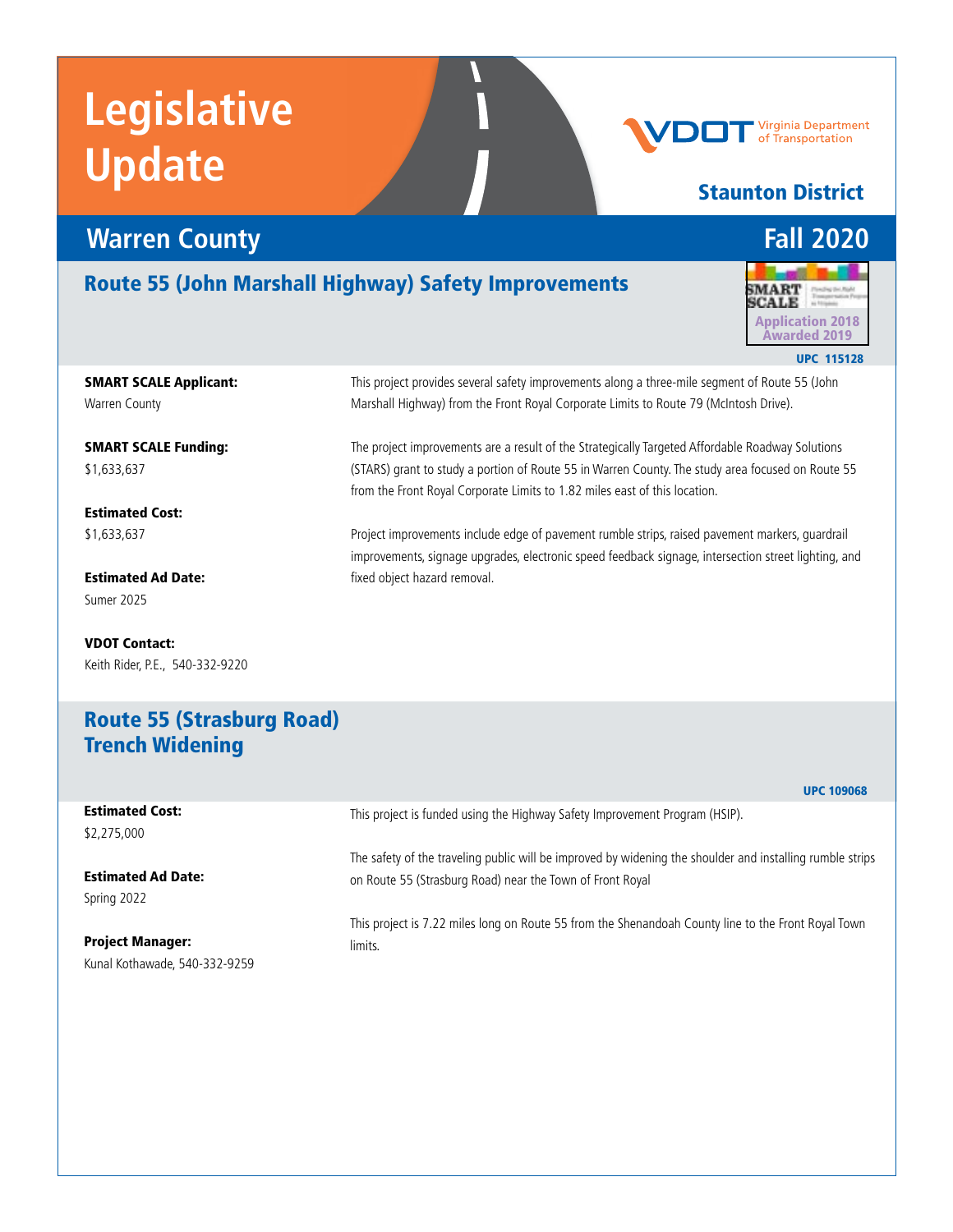

#### Route 340/522 (Winchester Road) Roadway Lighting

SMART SCALE Applicant: Warren County

SMART SCALE Funding: \$3,149,948

Estimated Cost: \$3,149,948

Estimated Ad Date: Fall 2027

VDOT Contact: Keith Rider, P.E., 540-332-9220

#### Route 340/522 (Winchester Road) Turn Lane Extension At Interstate 66 Westbound Acceleration Ramp

66 westbound acceleration ramp.



Staunton District

MART **SCALE** 

UPC 115130

Application 2018 Awarded 2019

Virginia Department of Transportation

UPC 115127

SMART SCALE Applicant: Warren County

SMART SCALE Funding: \$518,664

The turn lane will be extended approximately 900 feet from the ramp to the area of the Route 655/ Crooked Run intersection.

This project extends the Route 340/522 (Winchester Road) southbound right-turn lane onto Interstate

This project installs roadside street lighting along a 1.6-mile segment of Route 340/522 (Winchester Road) in Warren County. The work is from the Front Royal Corporate Limits to Diamond Ridge Drive.

The project also includes lighting installation for the Interstate 66 Exit 6 interchange.

Estimated Cost: \$518,664

Estimated Ad Date: Summer 2025

VDOT Contact: Ronald Tabor, P.E, 540-332-7887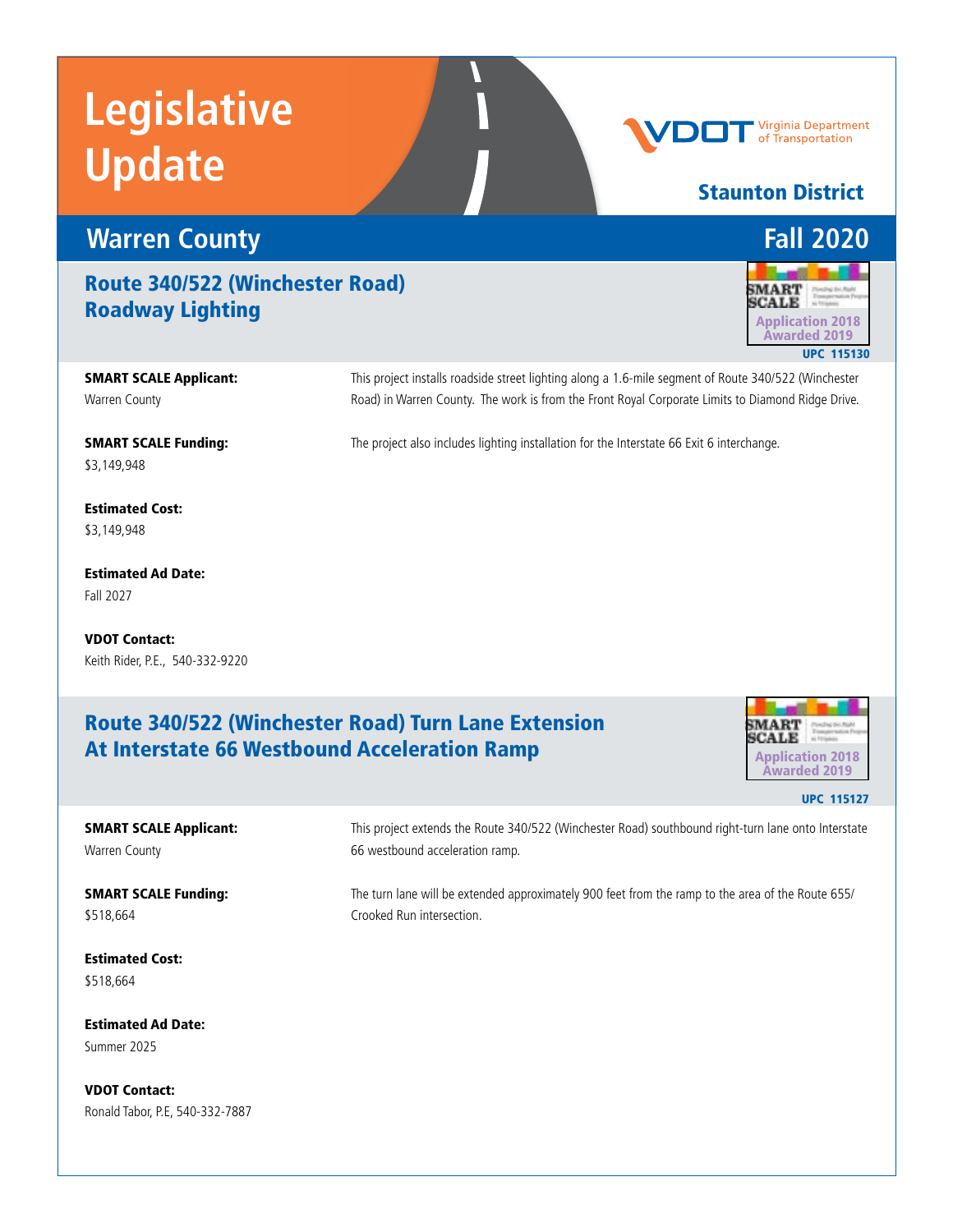### **Warren County Fall 2020**

#### Route 624 (Happy Creek Road)



Staunton District

Virginia Department of Transportation

SMART SCALE Applicant: Warren County

SMART SCALE Funding: \$9,959,052

Estimated Cost: \$10,487,052

Estimated Ad Date: Late 2020

Project Manager: Charles Gardner, 540-332-7893 The Route 624 (Happy Creek Road) project provides safety improvements from the Town of Front Royal Eastern Corporate limits to Route 645 (Manassas Run Road). Route 624 is a two-lane road with 10-foot wide travel lanes. Work includes widening the lanes to 11 feet, reducing fixed object hazards, increasing intersection capacity and improving drainage.

On a portion of Route 624 is a wooded area with a curve, which currently limits drivers' sight views. This area will be cleared and the curve reduced to improve visibility.

In the middle of the project, near the Town limits is an at-grade crossing for the Norfolk Southern Railroad. Trains at this crossing serve the Virginia Inland port which is located north of Front Royal. Route 624 has a curve at the crossing, which will be reduced with a slight roadway realignment. Reflective signs and chevrons will be posted to help drivers see the road particularly during night and low light conditions.

Turn lanes will be constructed on Route 624 at Route 647 (Dismal Hollow Road).

#### Route 658 (Rockland Road) Bridge overpass over Norfolk & Southern Railway

#### UPC 112945

#### Estimated Cost: \$21,773,353

Estimated Ad Date: Spring 2024

Project Manager: Charles Gardner, 540-332-7893 The Route 658 (Rockland Road) constructs a separated bridge overpass over Norfolk & Southern Railway.

In December 2018 the Port of Virginia was awarded a \$15,500,197 federal grant through the Better Utilizing Investments to Leverage Development (BUILD) transportation discretionary grants process. The U.S. Department of Transportation is investing in surface transportation infrastructure through the BUILD program. The \$15.5 million in BUILD grant funds will be used to build a highway bridge grade separation at the at-grade crossing on Route 658. The project involves constructing a new bridge on Route 658 that will run above the existing railroad tracks.

Virginia Inland Port is located in Front Royal, which is 220 miles northwest of the Norfolk Harbor. The terminal is situated at the intersection of interstates 81 and 66 and is connected by daily train service to the Port's deep-water terminals in the harbor. The terminal is an important inland destination for container cargo that also helps to drive significant economic investment and job creation in the surrounding community.